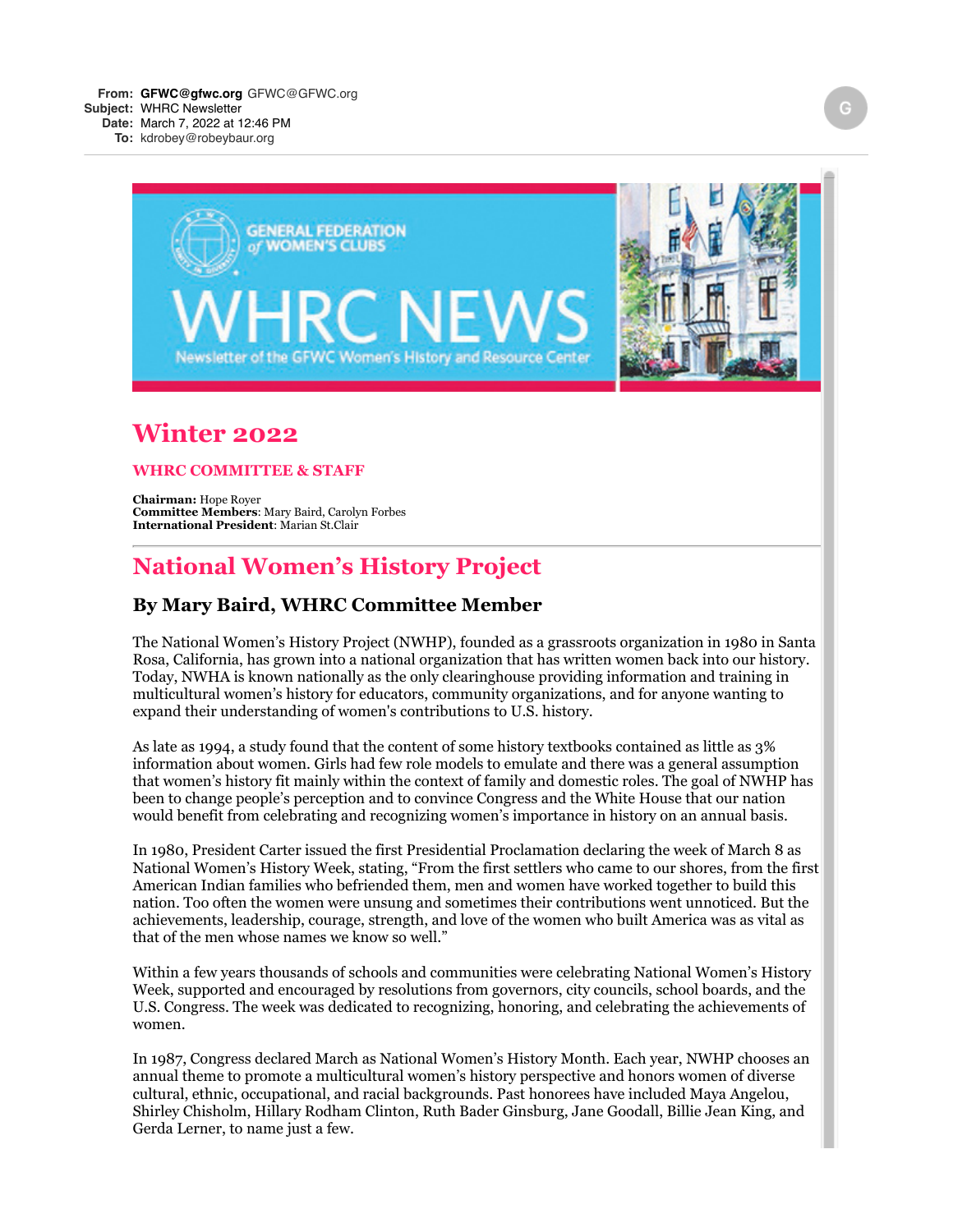The NWHA has an extensive selection of women's history materials and educational resources, and it has been nationally recognized for its groundbreaking work in education and programs. The organization is retelling history and changing the future. They believe that knowing women's history gives *everyone* the power and inspiration to succeed.

# *Women Providing Healing, Promoting Hope*

## **By Carolyn Forbes, WHRC Committee Member**



The National Women's History Alliance has announced its 2022 theme for National Women's History Month: *Women Providing Healing, Promoting Hope*. The theme is both a tribute to the ceaseless work of caregivers and frontline workers during this ongoing pandemic and a recognition of the thousands of ways women of all cultures have provided both healing and hope throughout history.

The theme recognizes the many ways in which GFWC women have provided healing and promoted hope since 1890. A few highlights include:

- In 1907, when tuberculosis was a leading cause of death in America, GFWC clubs in Kansas mobilized residents in local communities to attend a traveling tuberculosis exhibit that educated them on how to reduce the spread of the disease, ultimately saving lives. Dr. J. Crumbine of the Kansas State Board of Health praised GFWC clubs by remarking that "we find that GFWC clubs lend their influence and their time toward making the exhibit a success."
- In 1945, GFWC club members came together to rush life-saving CARE (Cooperative for America Relief Everywhere) packages to survivors of World War II. International interests were served through the continuing GFWC/CARE program designed to educate and involve clubwomen in promoting healthcare for people around the world with a focus on women in developing countries.
- In 2020, GFWC club members held marches and rallies that increased public awareness and  $\bullet$ educated Americans on the decades-long struggle of suffragists to secure a women's right to vote 100 years ago. Club members from across the country donned suffragists attire, carried GFWC banners, and wore the yellow rose, a symbol of the deciding vote for the passage of the 19th Amendment securing women's equality under the law.

The knowledge of how GFWC clubwomen have shaped our society expands our understanding of what is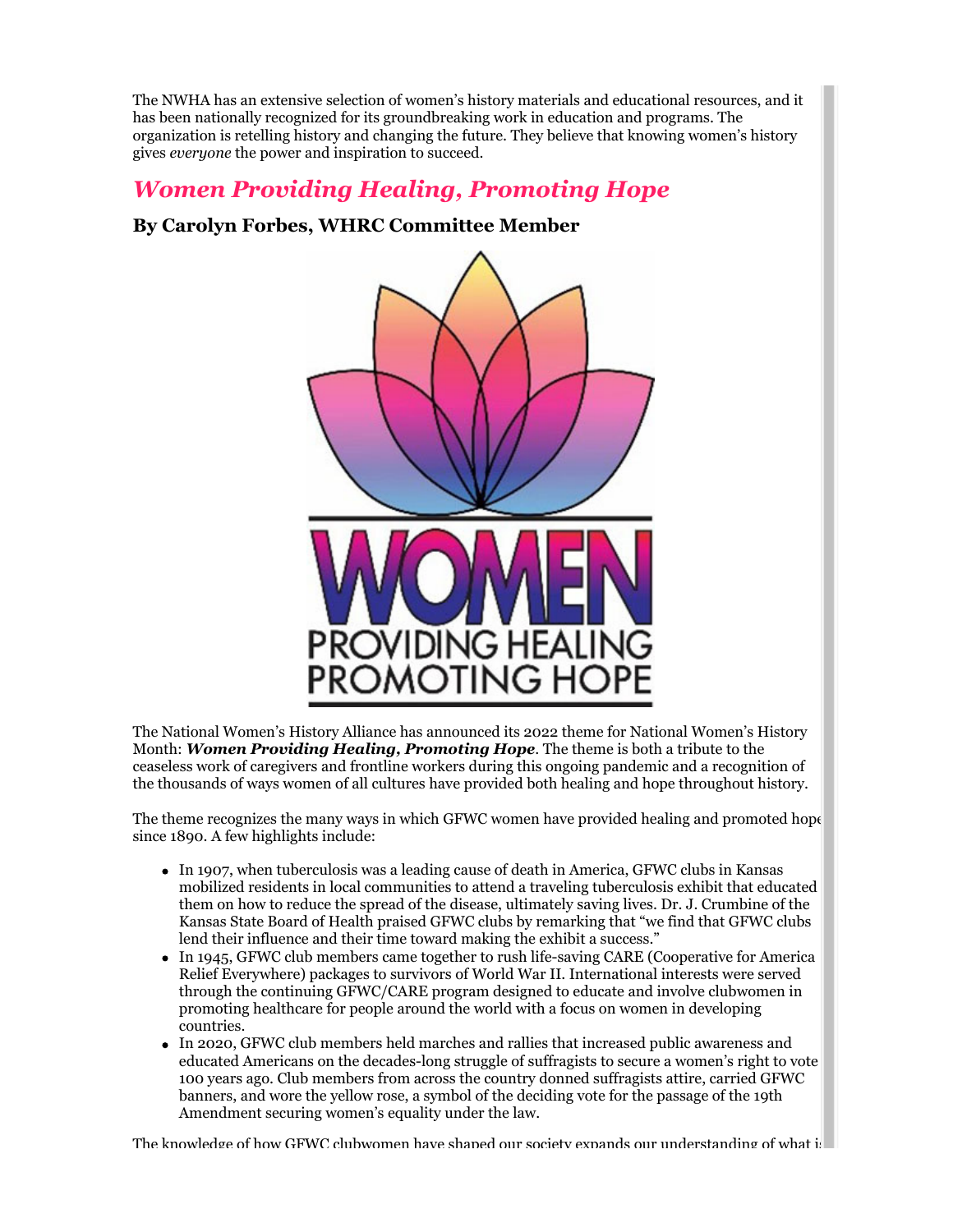The knowledge of how GFWC clubwomen have shaped our society expands our understanding of what is possible, and the GFWC role models of yesterday and today inspire members to contribute and to achieve great things.

Clubs should consider how to honor the contributions of our role models, club members, and community leaders. Perhaps share success stories at club meetings or start each meeting with a "moment in time" that showcases an important accomplishment in GFWC history. Or, consider holding a club "awards ceremony," where members are honored for their contributions in all areas of club work. Celebrating members' contributions boosts self-confidence and motivates them to achieve even more.

Take time to celebrate Women's History Month in your club. It provides a platform that brings attention to the incredible things GFWC clubwomen have accomplished, honors those who came before us, and highlights the amazing things we are doing today.

# *Dupont Circle: The Gilded Age*



### **By Hope Royer, WHRC Committee Chairman**

By 1895, at the height of the Gilded Age, the Dupont Circle community had become a neighborhood of grand homes for society's elite. It was, without dispute, Washington's center of wealth, power, and status.

Not to be confused with the new Julian Fellowes' HBO series of the same title, the term **Gilded Age** was coined by Mark Twain in one of his less well known novels *The Gilded Age: A Tale of Today* (1873), a satire on materialism and political corruption. Twain's term referred to a period of economic boom in American society, which began after the American Civil War and ended at the turn of the century. It was applied to the era by historians in the 1920s. The Gilded Age (1870's-1900) was characterized by rapid economic growth and conspicuous wealth, providing a mask for problems, such as poverty, inequality, and social injustice.

In Chapter 24 of his 1873 novel, Twain provides the reader with a "virtual tour" of several Washington landmarks including The White House, Treasury Building, Washington Monument, and the Capital Building. His comments on the weather in Washington may ring true still today:

*"When you arrived it was snowing. When you reached the hotel, it was sleeting. When you went to bed, it was raining. During the night it froze hard, and the wind blew some chimneys down. When you got up in the morning, it was foggy. When you finished your breakfast at ten o'clock and went out, the sunshine was brilliant, the weather balmy and delicious, and the mud and slush deep and allpervading. You will like the climate—when you get used to it. You naturally wish to few (view) the city: so you take an umbrella, an overcoat, and a fan, and go forth..."*

## **1734 N Street Northwest 1908-1921: John Jay White and Grace Hoffman White**

## **By Hope Royer, WHRC Committee Chairman**

In 1908, New York City banker John Jay White (1860-1923) and his wife, Virginia Grace Hoffman White (1862-1937), purchased the home at 1734 N Street, NW, from its third owner, General Nelson A. Miles. The Whites sought to remodel the building into a "modern" residence. Shortly after the purchase, they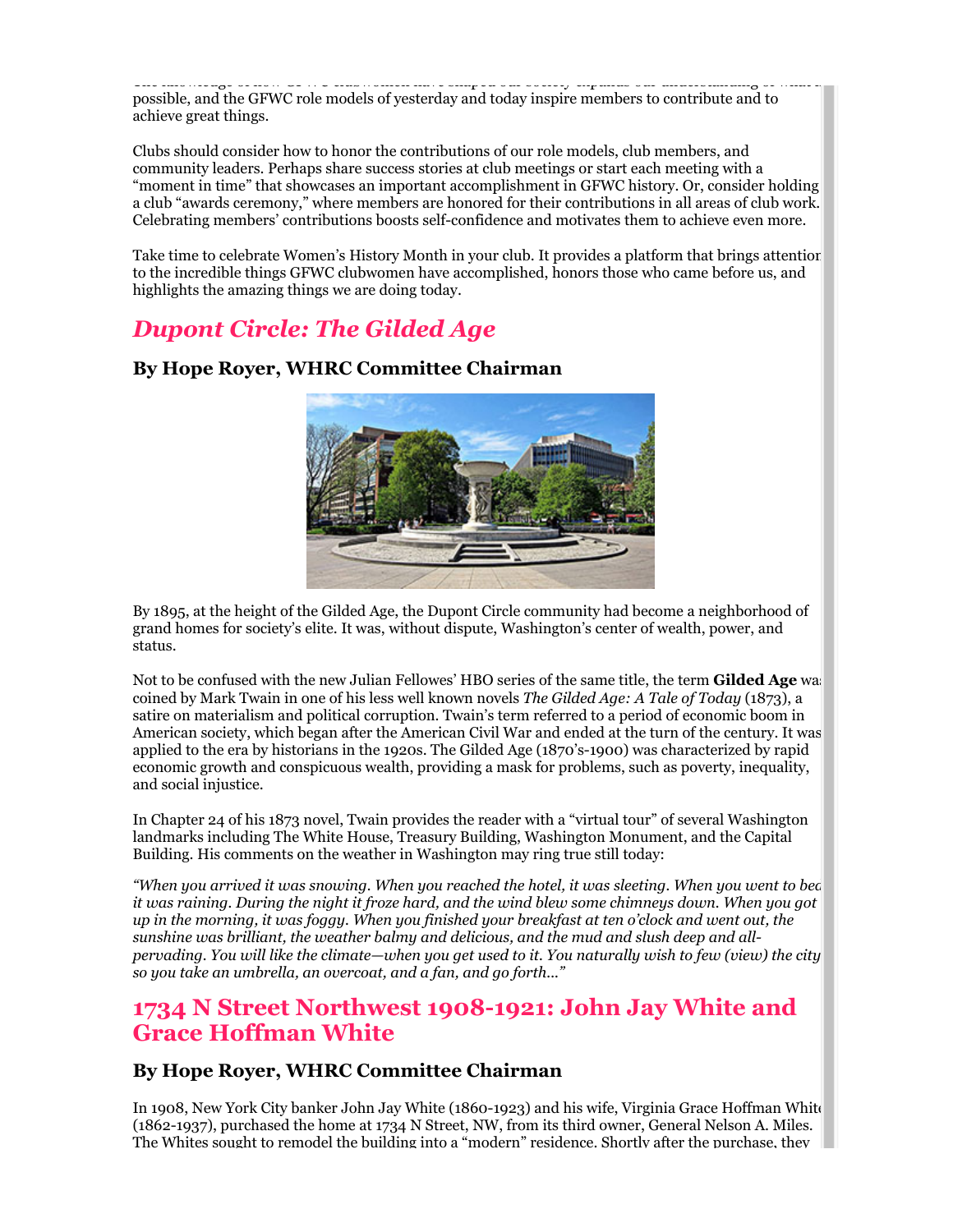The Whites sound to remodel the building into a modern theoretical theoretical theoretical they after the purch<br>Shortly after the purchase, they after the purchase, they after the purchase, they after the purchase, they af hired well known New York architects Denby & Nute to transform the traditional façade to a more fashionable Edwardian design. Although no images of the original exterior exist, the home is likely to have looked much like other brownstones in its Dupont Circle neighborhood. Denby & Nute completely reconstructed the front from the first floor to the second floor, removing the original exterior stairway, enlarging the windows, adding limestone facing, and erecting a grand marquis over the new main entrance.



The Whites also modernized the home's interior, constructing a grand staircase to lead visitors from the home's new first floor entrance to a more open and elegant second floor. The drawing room may be considered to be the most impressive room in the mansion. Mr. White was a well-known traveler, collector of Native American artifacts, and big game hunter who brought trophies to the house from expeditions with former President Theodore Roosevelt. Some of the décor may have been a reflection of Mr. White's interest in exotic animals. The painted wall canvasses in the Drawing Room were commissioned by the Whites and were painted by Albert Herter. Although he was an easel painter who concentrated on portraits and still-life paintings, Herter was dedicated to mural painting, a specialization he began early in his career.

Grace Hoffman White, the daughter of West African missionaries, was a suffragist, peace activist, and writer. After her husband John's death, she contributed more than 200 Native American artifacts from his collection to the Smithsonian and the National Museum of the American Indian.



During the White's ownership of 1734 N Street, NW, Grace began to incorporate the new "arts and crafts style" into the home's décor. Proponents of the Arts and Crafts Movement preferred handmade items to machinery made pieces. The tile and basket weave lattice in the Solarium are examples of Grace Hoffman Whites' arts and crafts influence found throughout the home. The Solarium tile and the tiling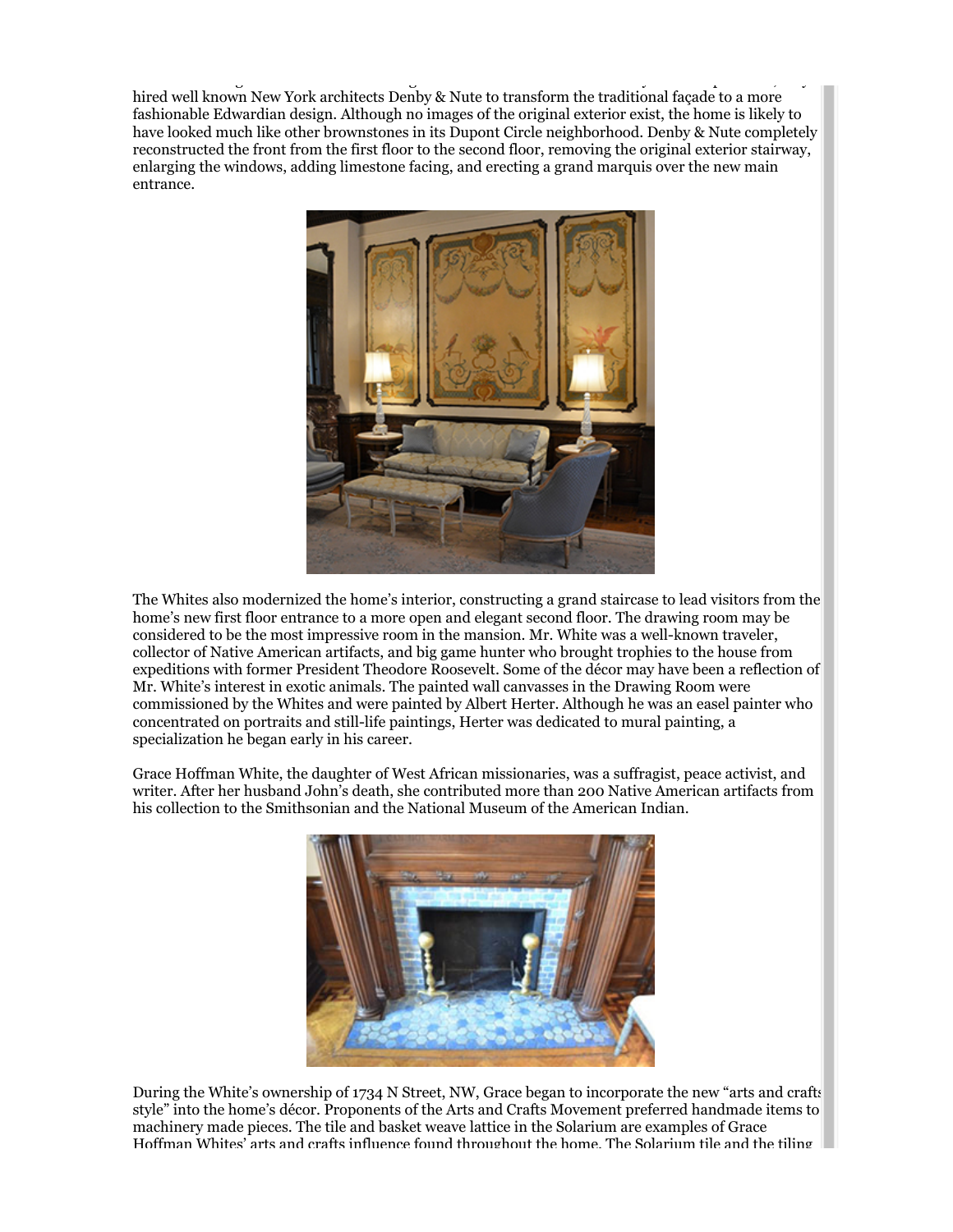Hoffman Whites' arts and crafts influence found throughout the home. The Solarium tile and the tiling around the fireplaces in the Music Room and Dining Room were made by hand at the Moravian Pottery and Tile Works in Doylestown, Pennsylvania. Henry Chapman Mercer (1856-1930) began producing tiles at a small workshop on the outskirts of Doylestown, Pennsylvania, in 1898. The Moravian Pottery and Tile Works has been open to the public since 1912. The fascinating history of the pottery and the opportunity to see tiles being made today make it a must-visit destination in Bucks County.



The Whites maintained their home at 1734 N Street, NW, after taking up residence with their daughter in Santa Barbara, California, at the start of World War I. They leased the home to Uruguay for its diplomatic minister during World War I and, for several months following the War, to the Czechoslovakian Legation as the official headquarters of the Czechoslovakian diplomatic minister.

GFWC's purchase in 1922 of the White's stone and brick, five story mansion at 1734 N Street, NW, ended the Federation's search for a suitable headquarters building in our nation's capital.

## **"From Coca-Cola House to Clubhouse" The Armstrong Mauldin House: Woman's Club of Rock Hill, GFWC South Carolina**

### **By Hope Royer, WHRC Committee Chairman**

#### *With heartfelt appreciation to Marlene Milstead and Ellen Mayes, Past Presidents of the Woman's Club of Rock Hill, and to Shannon Smith, President.*

*The WHRC Committee is pleased to continue, in this winter issue, its "series" of articles featuring historic homes owned and maintained by individual clubs and State Federations. The vital role that each of these homes plays in its community becomes more apparent with each article. Not only are they locations for year-round public and private community events, they are visible reminders of the importance of historic preservation. Please consider sharing information on your club or State Federation home for inclusion in the spring issue. Contact Committee Chairman Hope Royer at [hoperoyer@aol.com](mailto:hoperoyer@aol.com) for details.*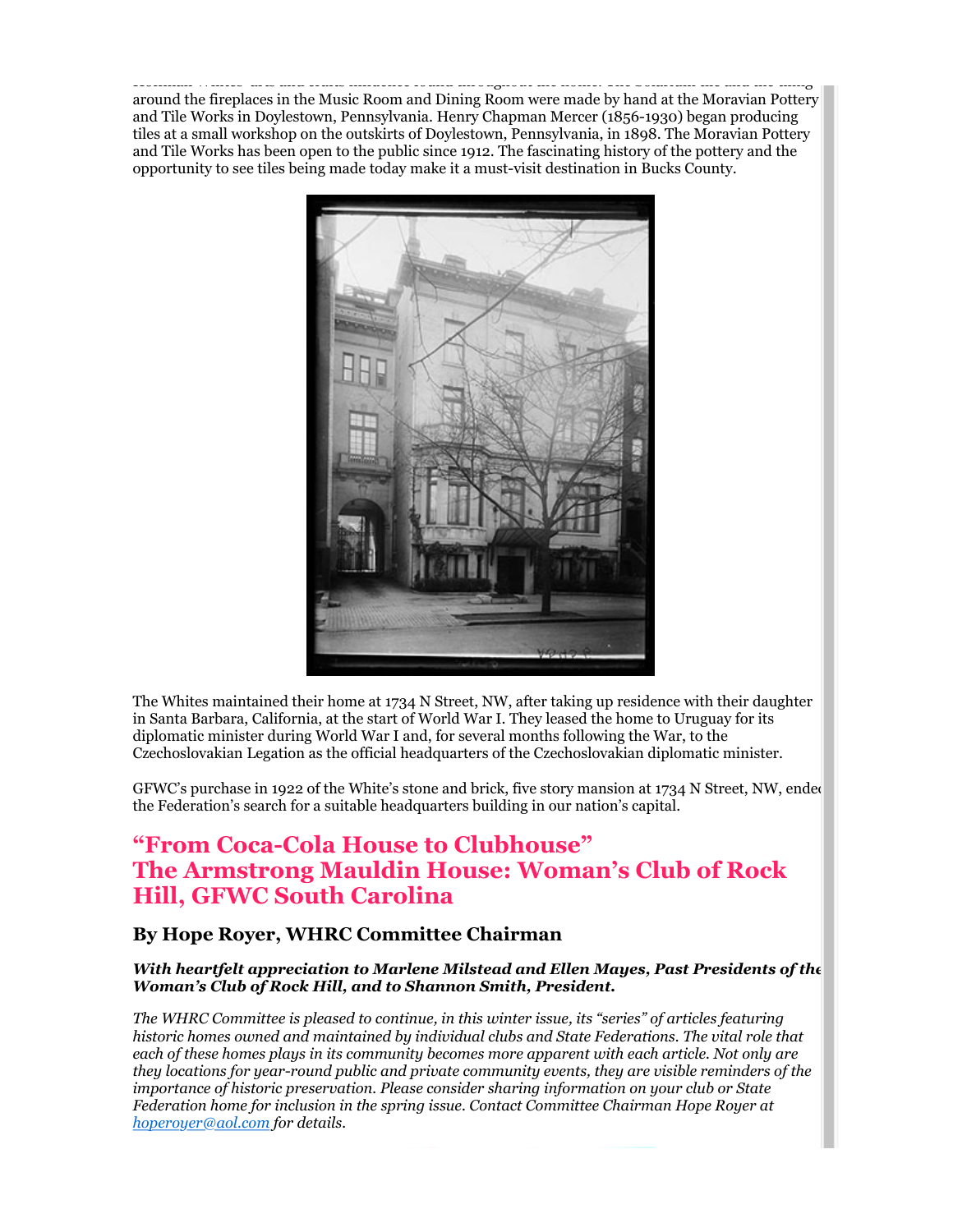

The two-story home of Spanish and American Colonial style at 607 Aiken Avenue was built in 1921 by renowned, regional architect A.D. Gilchrist for Rock Hill Mayor, W.R. Armstrong. Design characteristics of the 4,000-square-foot home include a low-pitched roof, clay roof tiles, a square, symmetrical façade, and surface decorations in low relief.

Local business man William M. Mauldin purchased the home for his family in 1923. The house was known briefly as the "Coca-Cola House." Mauldin had purchased the Rock Hill Coca-Cola Plant in 1908 and, with it, the exclusive right to bottle and sell Coca-Cola to customers in Rock Hill and the surrounding counties. The Rock Hill Coca-Cola Bottling Company continues as a family business and is widely respected for its community-wide charitable giving. The Mauldins built a second, smaller house in 1939 on what was then the back portion of their large lot. The two residences formed a "complex" familiar to southern tradition of earlier times in which a smaller home was constructed as an adjunct to the larger, stately family home. As adults, two of the children and their families lived in the smaller house, in turn, from 1940 to 1963. The home remained in the Mauldin family until 1969, when the widowed Mayme Mauldin died.

The Woman's Club of Rock Hill purchased the Armstrong-Mauldin House in 1971 from Mauldin daughter, Ann Bruce, for use as its clubhouse. The house was placed on the National Register of Historic Places as a contributing property in the Charlotte Avenue/Aiken Avenue Historic District in 1992.

The Armstrong-Mauldin House is used by the club for its monthly general club meetings, board and committee meetings, and for club sponsored community events and fundraising events. It is also rented to club members and to the public for small meetings, weddings, showers, and other special occasions. As is true in most club houses, other than lawn care and major system services, all maintenance and administrative work is done by members and the continued support of several husbands.

Club members organized a Designer Showhouse in 2002 to raise funds for much needed improvements, new appliances, interior and exterior painting, and landscaping immediately surrounding the clubhouse. Eighteen interior designers and 11 landscapers were involved in preparation for the 17-day house tour, which was open to the public and featured a café and gift shop.



In 2010, the club undertook the restoration of the original 1930's gardens developed by the Mauldin family, specifically Mayme Mauldin. Restoration work included unearthing brick walks, excavation and restoration of the lily pond and reflecting pool, addition of heritage and modern plants, and construction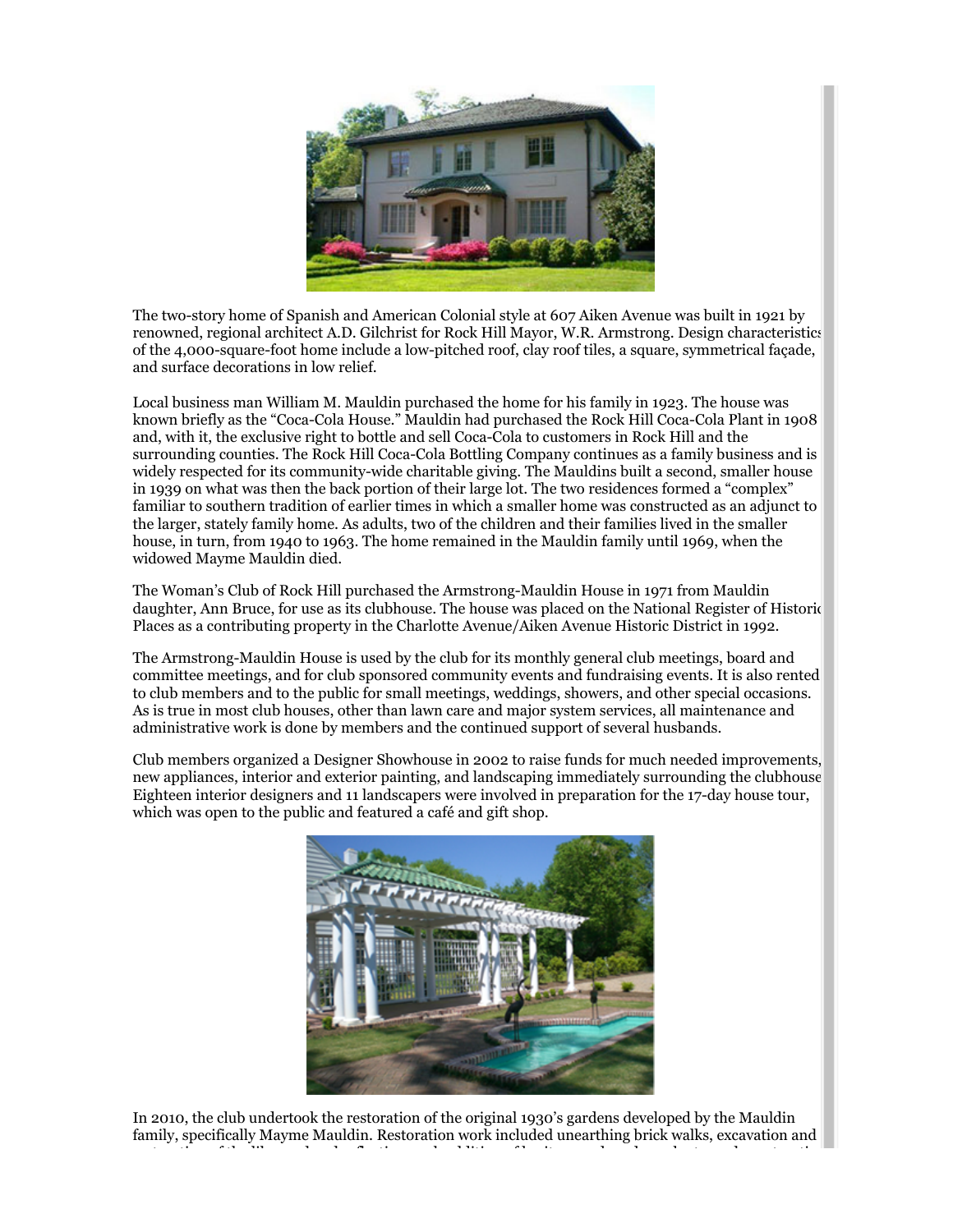restoration of the lily pond and reflecting pool, addition of heritage and modern plants, and construction of a replica of the original garden pergola. The gardens were chosen by the national Garden Conservancy for inclusion in its Open Days program, which opens exceptional gardens to the public for tours. It was the only one in South Carolina chosen in 2010. The gardens were named to the list of South Carolina Historic Gardens by the South Carolina Historic Gardens Initiative in 2013.

The Armstrong-Mauldin House and gardens are maintained with proceeds from rentals and club fundraising events held in conjunction with annual Rock Hill community-wide events. The membership hosts three Victorian Tea and Sugar Plum Boutique events in early December during Rock Hill's regional winter festival, ChristmasVille. Guests enjoy savories, scones, and sweets prepared by members. The annual Monarch and Milkweed Seminar and Butterfly Release is held during Rock Hill's spring festival Come-See-Me. Seeds from Milkweed grown in the Armstrong-Mauldin Gardens are harvested and distributed to seminar participants. An avid community supporter of saving the Monarchs visits the annual Seminar in costume each year.

Club programs open to the public include monthly meetings of the Junta Literary Society and occasional Tea & Topics gatherings. Named after Benjamin Franklin's book club, the Junta Literary Society meets for lunch to exchange and discuss books. Tea &Topics gatherings are scheduled outside of regular programs to take advantage of special opportunities to recognize community members.

The Woman's Club of Rock Hill has been recognized by its community and the State of South Carolina for its efforts in historic restoration and preservation. On June 11, 2014, the Woman's Club of Rock Hill was presented with a Historic Preservation Stewardship Award by The Palmetto Trust, South Carolina Department of History and Archive, and the Office of the Governor. The presentation was made by Governor Haley at the Statehouse.

The Woman's Club of Rock Hill presented a workshop on garden restoration at GFWC's Annual Convention in Charlotte, North Carolina, in June 2012. During the Convention, the woman's club hosted almost 50 clubwomen from around the country for a tour of its Armstrong-Mauldin clubhouse and gardens. A luncheon buffet of southern refreshments was served. Beverage of choice? Coca-Cola.

# **Arts, Culture, and the Clubwoman**



## **By Marian St.Clair, GFWC International President**

Many of the paintings donated to GFWC by State Federations in the years following the purchase of Headquarters in Washington, DC, powerfully portray the various types of homes and landscapes found across our country.

One that has always tugged at my heartstrings for its down-home warmth is a side view of a white, twostory Dutch Colonial featuring a gambrel roof and a one-story back extension. In the foreground, a sturdy rock wall stands between a sandy, unpaved road and a tree-filled garden. The leaves of a massive tulip poplar have been whisked away by the wind, but smaller trees near the roadway and a fringe of tall grasses gleam yellow and gold in the brilliant autumn sunshine.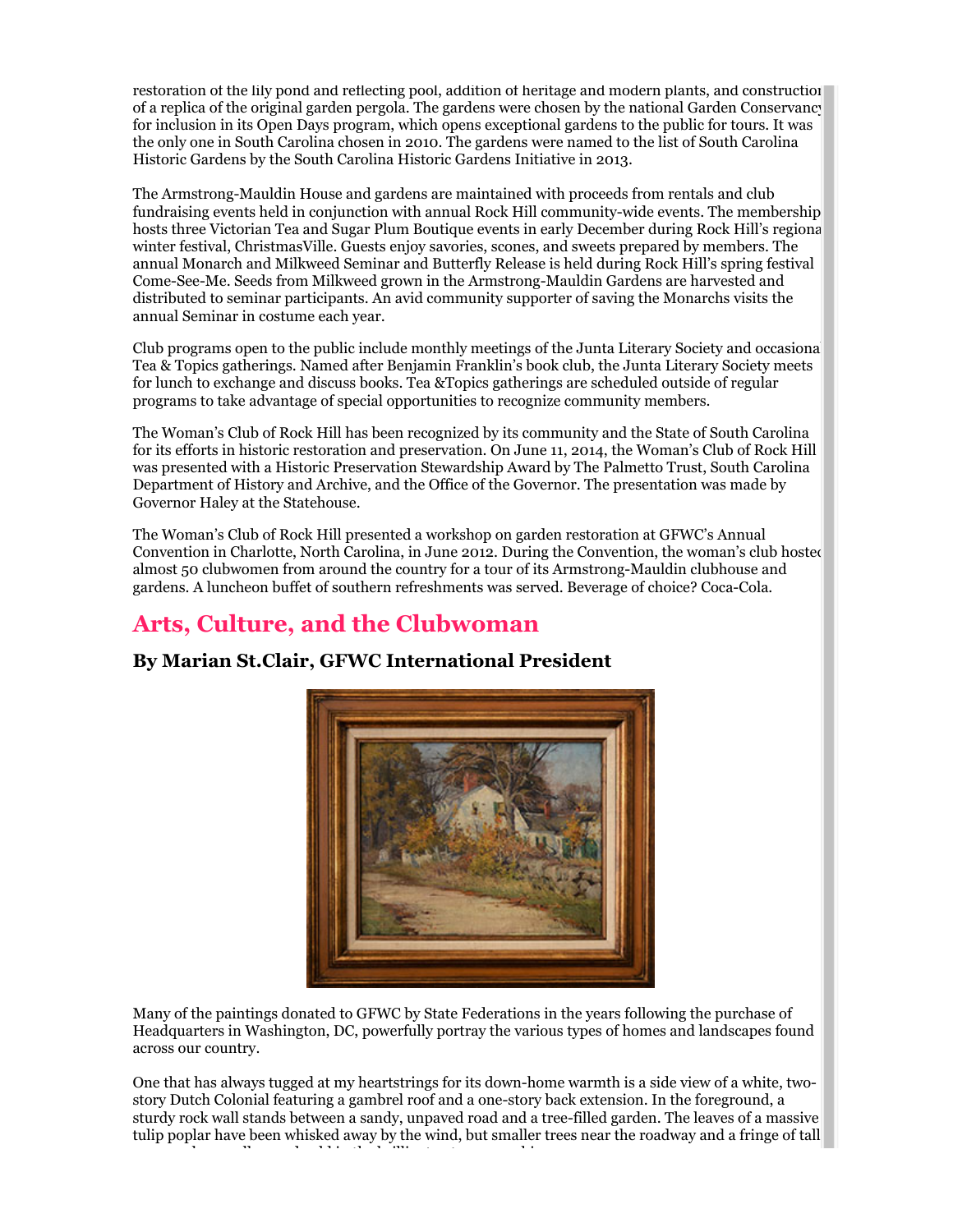grasses gleam yellow and gold in the brilliant autumn sunshine.

I am drawn to the painting for other reasons too. GFWC's collection of regional art developed when landscape paintings of American Impressionism, like this one, were peaking in popularity. The impressionists' use of bright colors, their fascination with light and shadows, and their quickly made, short, thick strokes of paint that coalesce into charming images have always captivated me.

Perhaps best of all, the painting is attributed to a GFWC clubwoman, Mabel M. Woodward (1877-1945), who served as the Department of Fine Arts Chairman of Rhode Island State Federation of Women's Clubs. A 2009 GFWC publication identifies the painting as "Homestead," but a brass plaque on the reverse of the frame is inscribed:

> Presented by R.I.S.F.W.C In Memory of SARAH E. DOYLE of Providence R.I A PIONEER IN THE G.F.W.C. \*\*\*\*\*\*\* FRUIT HILL R.I. Painted by Mabel M. Woodward Chairman Dept. Fine Arts, R.I.

Fruit Hill is a quiet, tree-lined neighborhood in northwest Providence that adjoins Rhode Island College. The southern end of Fruit Hill Avenue, near the Woonasquatucket River, includes many older 18th and 19th century homes. The neighborhood became especially popular after the Civil War, when it was served by a streetcar line.

Woodward, known as one of Rhode Island's most renowned American Impressionist painters, primarily portrayed beaches, landscapes, and harbors in and around Providence, RI. Her works can be found in the Rhode Island School of Design Museum and the collection of the Providence Art Club, where she served as the first woman president.

Woodward was born in Providence in 1877 to an affluent family that provided her with the best domestic art education possible. She graduated with highest honors from the Rhode Island School of Design before attending the Art Students League of New York, where she studied under impressionist William Merritt Chase and other important painters, muralists, and illustrators.

In 1990, Mable returned to Providence where she taught at the Rhode Island School of Design for more than 20 years. In the summer months she painted, sometimes traveling to France, Italy, or the Netherlands, but more often visiting Ogunquit, Maine, where she portrayed shorelines, harbors, and beaches, along with an art school friend, Anne Carleton.

Woodward was one of the best-known artists in her home state in the 1920s and 1930s, but faded from prominence with the rise of post-impressionism and abstract-impressionism. She was relatively unknown by the time of her death in 1945, but when interest in American Impressionists revived in the last decades of the 20th century, her work began to be rediscovered.

In 1972, the Boston Globe noted that Woodward was included in a Boston exhibition of "neglected American Impressionists," and later, in 1992, she was featured in a retrospective exhibition at the Providence Art Club.

Despite the episodic rise and fall of fortunes, I believe that Woodward's depiction of Fruit Hill will always claim a special place at GFWC as "one of our own."

## **Donate to WHRC**

Help the WHRC preserve the history of GFWC and the contributions of its clubwomen!

#### **[Donate Online](http://emaillinks.membersuite.com/ls/click?upn=4j6CqcXZ3KtqCvic2Wh9CbqwJOQlYU-2FniQjbx73nnZsUGFxlLCC6cl36GTKKC8kszg2PGCq5l3TEDoQ4MlTyBQ-3D-3D7wJF_sDhmyR84dHQfH2yP7DuCF8KfZ7dnGfJHnxd0ocGQIqM5oY1bV7SEtR4Mmci52exyOgpHXyO-2FNq0lFov9KfJMInZW5scLatLTehgTadYQ0XZPdHnULra8C-2Fip3qRLx1jOYsyELeIlcO-2B2fUTXosnIMIDTgnTyGO-2F03hpoClgNqU5OGaOM-2FBDKORQ368ZYwrMvI3XWrCxUqTj3a4lITq0QLwdcOyrqQRb-2F2HgbWLoDxYiA-2FdSK0yBjq01ku1RU2DE4-2FV1dXiSuxu3Gd4cRpazk7-2Bws3y9-2Bby8Mh3nU71Ycbr9AE-2Fn1nIH5alk3P6pVjKfA-2BPBupYrn78AUIX6f8cRT5jbRXUnPdgsvymPXcIJg1EyR1gwel3m7aFRaPxh-2BFaip9BHqGbHER-2BPzNU-2BKhm2r7xYcSOqIeJ59fYsKn6kgM0tuuZvbeKZ58rWMJbUtQB8ZsnWsFL5-2BbZH-2FKGffHovP8zLG41b3W5xI2-2FABhgrdcDvN1duFBL9QyJ7Z4IElUmNh5MYwl4ob90kh8-2FB2UlEoZvGgP9DJ0-2Fz8RrkY3RwmJ3wh4ikGRcOFcCmoe4x8EBUCVDm2fl1tbU3eBCosG9ZEE4OCflDCJ73IziZJnDY0m5xLs-2FvKnV4rlC4QId5eJoxYCtXoaNckesKPaLX-2BRB8ncdllrKlDcV1pWXyw3FBXtqw-3D)**

**Checks**